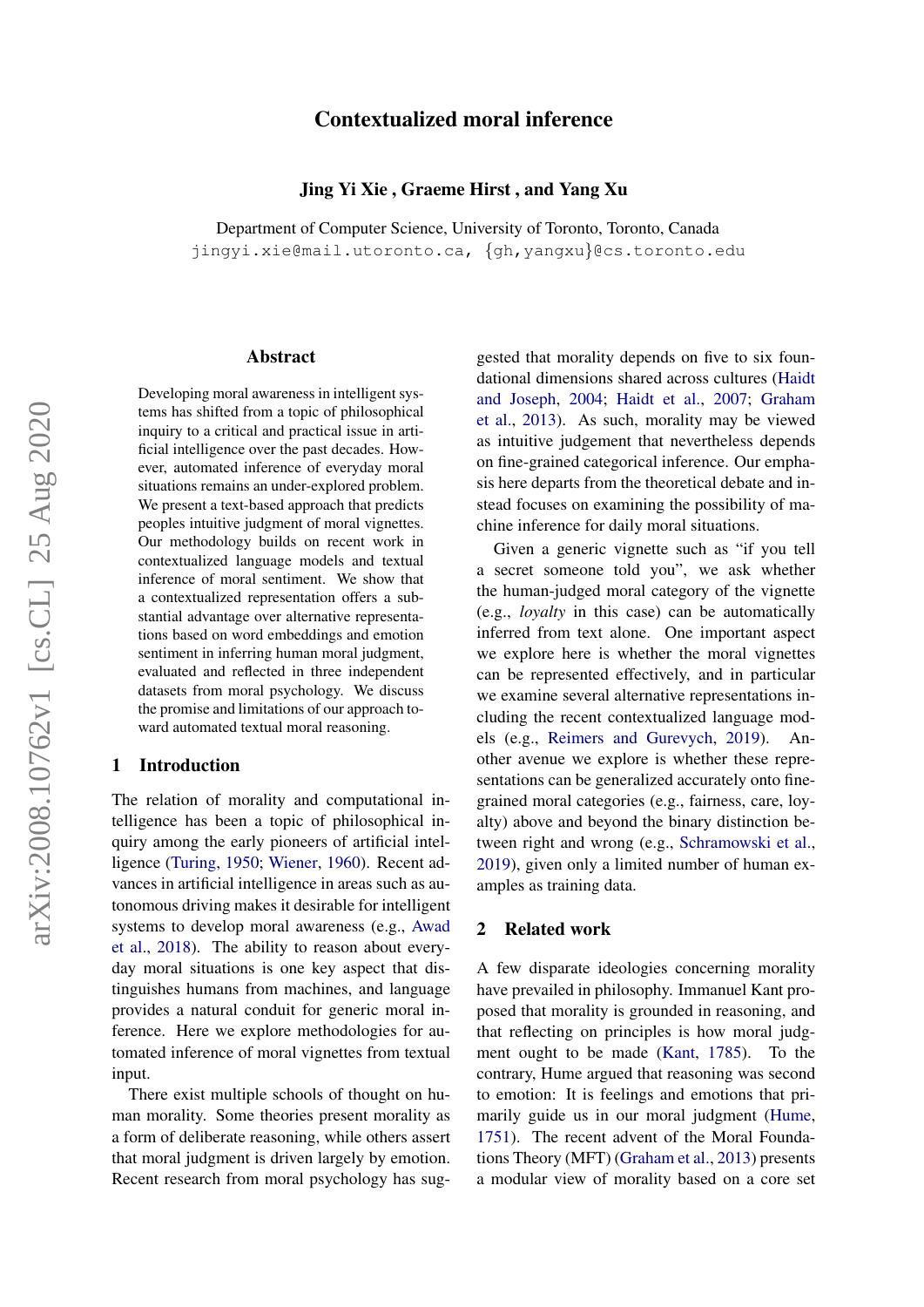of dimensions or foundations. Examples of such foundations include care, fairness, loyalty, authority, purity, etc. The moral foundations dictionary (MFD) [\(Graham et al.,](#page-4-7) [2009\)](#page-4-7) was created as a linguistic resource to bridge moral psychology and natural language processing, where key lexical terms were listed under each moral foundation. The MFT and MFD have been the basis of several studies in natural language processing, which have typically focused on predicting moral sentiment from social media text [\(Mooijman et al.,](#page-4-8) [2018;](#page-4-8) [Lin et al.,](#page-4-9) [2018\)](#page-4-9). Other lines of work have explored moral rhetoric in political discourse [\(Garten et al.,](#page-4-10) [2016\)](#page-4-10), inference of moral sentiment change from diachronic word embeddings [\(Xie et al.,](#page-5-3) [2019\)](#page-5-3), classification of moral sentiment from tweets [\(Hoover et al.,](#page-4-11) [2020\)](#page-4-11), and analyses of moral bias toward right or wrong using contextualized language models SBERT [\(Schramowski](#page-5-2) [et al.,](#page-5-2) [2019\)](#page-5-2). Our study extends this line of research by exploring textual inference of moral vignettes that often entail complex world knowledge, and we contribute a set of empirical data collected from moral psychology experiments which are under-represented in the existing natural language processing studies of morality.

# 3 Data

We collect text-based moral vignettes, each of which refers to a scenario in the form of a short text, e.g., "A guy cheats his family out of their money and property" [\(Clifford et al.,](#page-4-12) [2015\)](#page-4-12). Moral vignettes have traditionally been presented as stimuli to study the bases of human moral judgment in moral psychology. We collect vignettes from the following three independent sources, with their characteristics summarized in Table [1:](#page-1-0)

- Set 1 Chadwick. [Chadwick et al.](#page-4-13) [\(2006\)](#page-4-13) present a rich source of pretested behaviours, each corresponding to either a positive or negative example of the traits of honesty, loyalty, friendliness, charitableness.
- Set 2 McCurrie. [McCurrie et al.](#page-4-14) [\(2018\)](#page-4-14) provide video clips of moral stimuli that depict violations or the five vice dimensions of the Moral Foundations Theory: harm, unfairness or cheating, disloyalty, anti-authority, and (sexual) impurity. We use the textual description of the content from each video clip.

<span id="page-1-0"></span>Table 1: Key characteristics of the moral vignette sets.

| Set      | <b>Size</b> | Polarity  | Categories             |
|----------|-------------|-----------|------------------------|
| Chadwick | 500         | $+ve/-ve$ | honesty, loyalty,      |
|          |             |           | friendliness, char-    |
|          |             |           | itableness, coop-      |
|          |             |           | erativeness            |
| McCurrie | 69          | $-ve$     | <b>MFT</b> foundations |
| Clifford | 132         | $-ve$     | <b>MFT</b> foundations |
|          |             |           |                        |

Videos were sourced from YouTube and validated through human ratings.

• Set 3 – Clifford. [Clifford et al.](#page-4-12) [\(2015\)](#page-4-12) present a set of moral violations, each of which is an infringement on one of the five Moral Foundations. Vignettes were written to incorporate a varied content and minimize overlap among the foundations. The vignettes were validated through factor analysis and human participants.

For both vignette datasets associated with MFT, we considered vignettes from the five categories and excluded the sixth category, liberty. This is in an effort to be consistent with the MFD v1.0 used in our models that does not contain words pertaining to liberty.

The dataset is available [here.](https://github.com/xiejxie/moral-sentiment-prediction)

# 4 Methodology

We explore how various representations of moral vignettes contribute to effective inference of human moral judgment. For each dataset, we transform each textual scenario into each of the five representations. We choose these representations to reflect the most relevant aspects of human moral judgment grounded in existing theories on moral reasoning and emotion, and state-of-the-art language models. Standard classification methods are applied in 5-fold cross-validation of the resulting representations. Classes are determined by the trait categorizations of the vignettes summarized in Table [1.](#page-1-0) We evaluate model performance across all permutations of the datasets ( $\times$  3), representational schemes  $(x 5)$ , and classification methods  $(\times 4)$ .

# 4.1 Representations

• Contextual Embeddings. Contextual embeddings capture meanings for words as a function of their context. We use a pretrained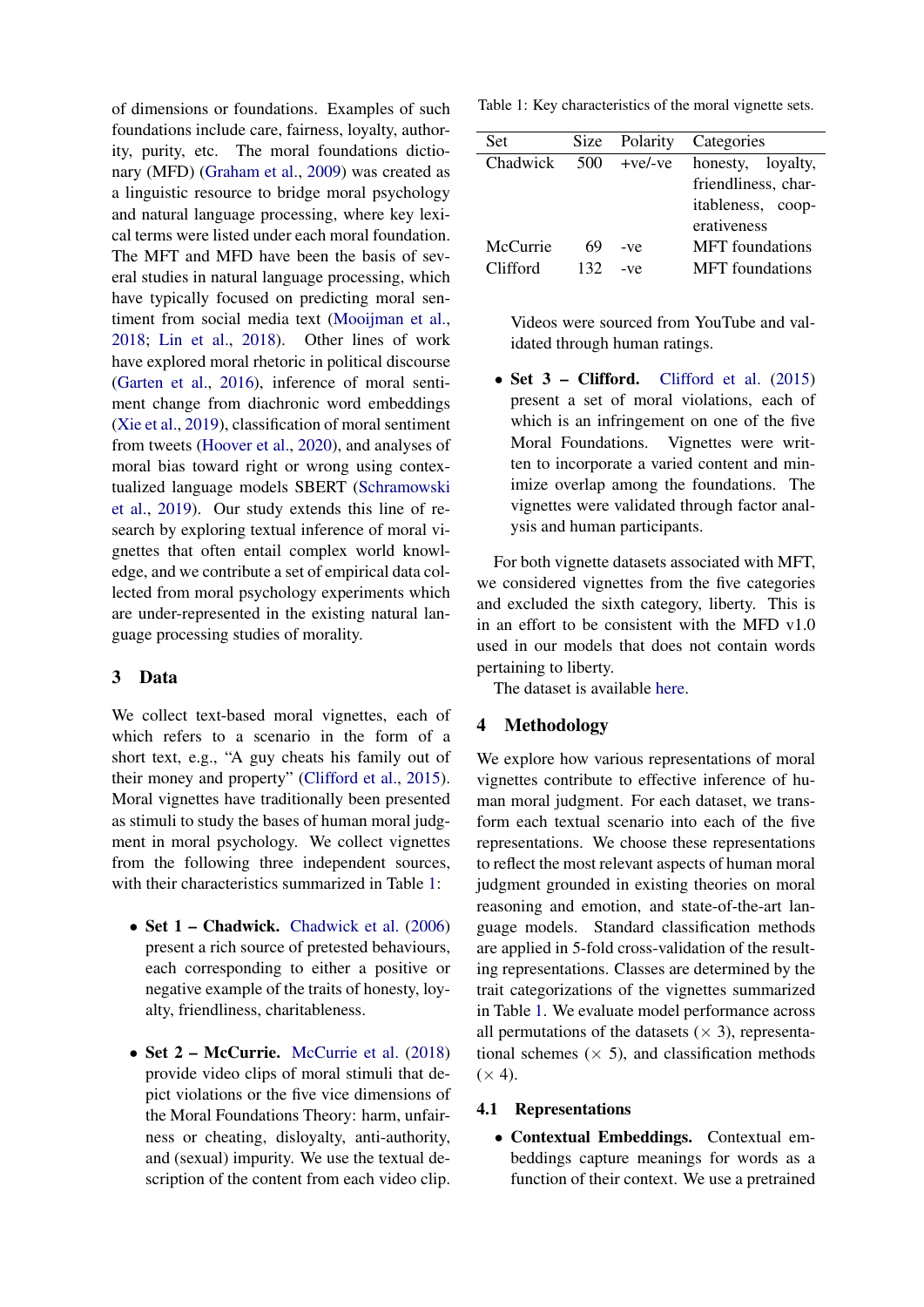sentence-based BERT model to embed each vignette [\(Reimers and Gurevych,](#page-4-4) [2019\)](#page-4-4).

- Average Embeddings. As a baseline to contextual embeddings, we take the average of word embeddings in a vignette. In this approach, we consider scenarios as a whole, drawing information from its background semantic knowledge. Embeddings are pretrained using GloVe [\(Pennington et al.,](#page-4-15) [2014\)](#page-4-15).
- Verb Embeddings. With verb embeddings, we extract the root verb of a vignette and perform classification based solely on the root. The root is determined through dependency parsing [\(Manning et al.,](#page-4-16) [2014\)](#page-4-16). We also use GloVe vectors to produce embeddings for the verb. Deontological ethics [\(Kant,](#page-4-5) [1785;](#page-4-5) [Alexander and Moore,](#page-4-17) [2007\)](#page-4-17) in particular is fundamentally concerned with the inherent rightness and wrongness of an action. Due to the high variability in context, it is feasible that the verb is strong enough signal on its own. For instance, "to kill" carries a heavy negative association. In the majority of cases, it is not necessary to know who or what is the direct object.
- Moral Sentiment. We extend previous work [\(Garten et al.,](#page-4-18) [2018;](#page-4-18) [Xie et al.,](#page-5-3) [2019\)](#page-5-3) to create a representation grounded in the MFT. We compute centroids *c<sup>f</sup>* for each foundation *f* . The centroid is the mean of all word embeddings  $w_f$  in  $f$ :  $c_f = \frac{1}{N} \sum w_f$ . The euclidean distance to each centroid for each word vector  $w<sub>v</sub>$  in a vignette is then calculated. The mean of these distances for each *f* is taken as a feature  $e_f$ :  $e_f = ||w - c_f||_2$ .
- Emotion. As theorized by [Hume](#page-4-6) [\(1751\)](#page-4-6), emotion may play an integral role in how humans make moral judgment. We consider representations based on the affective ratings of individual ratings. We use the valence, arousal and dominance mean scores from [\(Warriner et al.,](#page-5-4) [2013\)](#page-5-4). Scores are then averaged across all words in a vignette.

#### 4.2 Classifiers

We use a range of standard models for classification, exploiting various aspects of the data. Gaussian Naive Bayes (NB) and Regression (LR) clas-

sifiers are used as standard methods. Also considered is a *k* Nearest Neighbors (kNN) model, which makes predictions from local density. Although we explored at various values for *k*, results shown are for  $k = 5$ , which has proven robust against all datasets. Additionally, SVM classifiers (SVC) amenable to high-dimensional data [\(Suykens and](#page-5-5) [Vandewalle,](#page-5-5) [1999\)](#page-5-5) are also considered.

### 5 Results

We summarize the results of model evaluation against human judgement in Table [2.](#page-3-0) Given that random chance is 10% for all datasets, the majority of models correlate with human judgment substantially above chance. Despite limited training examples, the contextual embeddings yield the best overall performance across the 3 datasets and among the 5 representations, and this advantage is robust across the 4 classification methods. This may be a direct consequence of the rich semantic information encoded into the contextual models, as well as its ability to capture multiple senses of a word [\(Hewitt and Manning,](#page-4-19) [2019\)](#page-4-19). Logistic regression produces the highest accuracy in most cases. A visual representation of the contextual embeddings is shown in Figure [1,](#page-3-1) which displays the density of moral categories for the vignettes, projected onto two dimensions using TSNE [\(Maaten and Hinton,](#page-4-20) [2008\)](#page-4-20). We observe a clean delineation in the Chadwick set, suggesting a division between vignettes that are morally acceptable versus not. We also observe categorical structure in the McCurrie set that illustrates a fine-grained moral inferential capacity.

#### 5.1 Error interpretation

To examine the limitations of the contextual approach, we extract errors in Table [3](#page-3-2) under the best performing logistic regression model. In several examples, the model is misled by words that are strongly associated with alternative categories. For instance, "cheating" is in violation of fairness, but the vignette is categorized as an infraction of loyalty (row 4). Another common error is the handling of negation (row 3), only some of which were predicted correctly.

# 6 Conclusion

We present a first exploration of textual inference for moral vignettes and demonstrate the effectiveness and limitations of predicting human catego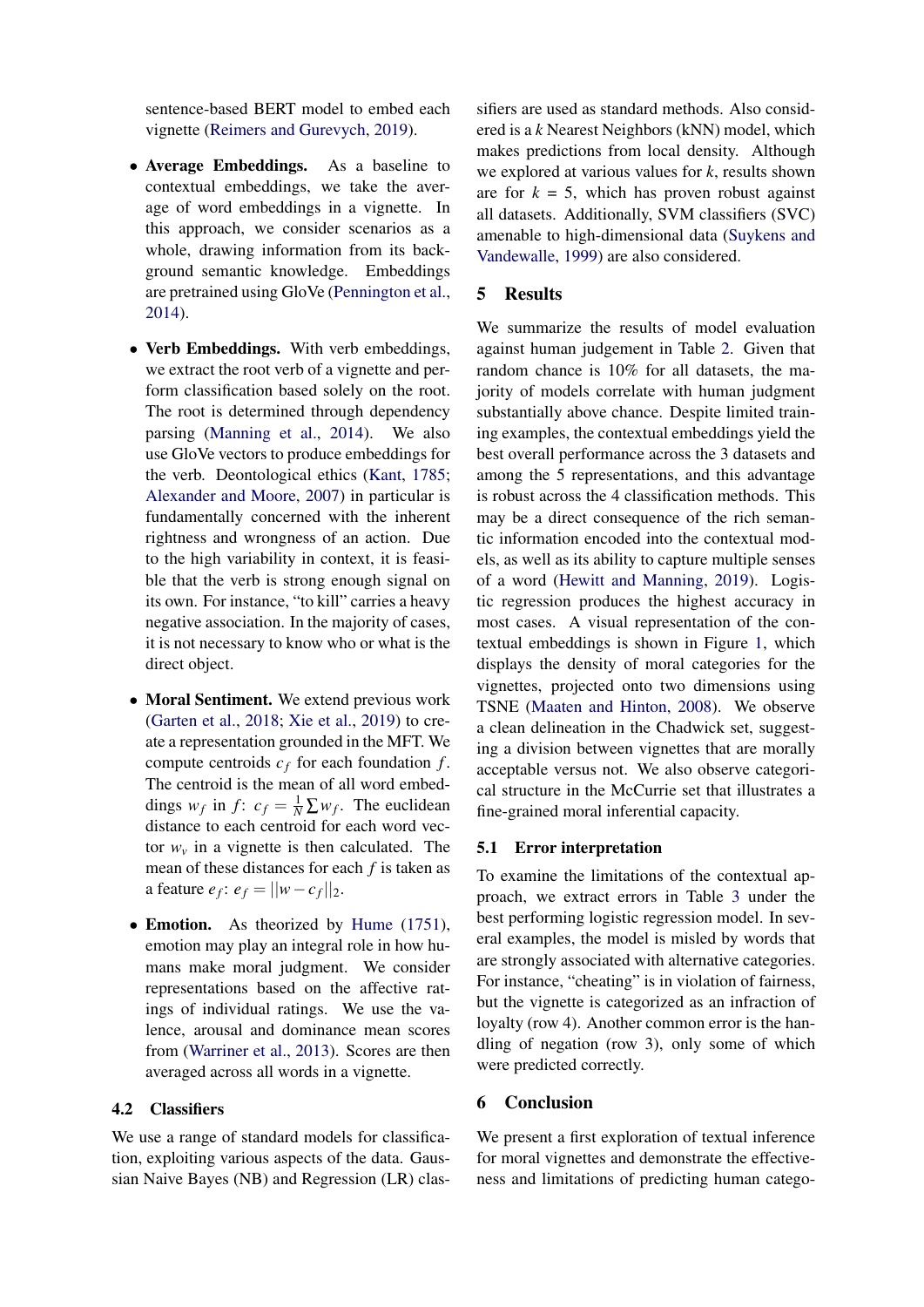<span id="page-3-1"></span>Figure 1: Projection of all vignette contextual embeddings onto a 2-D space. Example points are marked for each dataset and category. In the Chadwick (binary) plot, "charitable", "cooperative", "friendly", "honest" and "loyal" labels are grouped as Positive.



<span id="page-3-0"></span>Table 2: Performance by representation and classification method. Model accuracy is averaged over 5-fold crossvalidation.

| Dataset  | Representation          | NB      | <b>kNN</b> | LR       | <b>SVC</b> | Mean accuracy (SD)   |
|----------|-------------------------|---------|------------|----------|------------|----------------------|
| Chadwick | Context. Embed. (SBERT) | 44.80%  | 46.20%     | 51.80%   | 50.00%     | 48.20% $(2.81\%)$    |
| Chadwick | Avg. Embed. (GloVe)     | 16.80%  | 14.00%     | 13.20%   | 6.80%      | 12.70% (3.66%)       |
| Chadwick | Verb Embed. (GloVe)     | 28.67%  | 27.45%     | 34.28%   | 30.67%     | 30.27% (2.58%)       |
| Chadwick | <b>Moral Sentiment</b>  | 11.40%  | 11.00%     | 8.40%    | 7.00%      | $9.45\%$ (1.82%)     |
| Chadwick | Emotion                 | 11.80%  | 9.40%      | $8.00\%$ | 12.60%     | $10.45\%$ $(1.84\%)$ |
| Clifford | Context. Embed. (SBERT) | 58.68%  | 51.68%     | 65.79%   | 54.63%     | 57.70% (5.29%)       |
| Clifford | Avg. Embed. (GloVe)     | 24.37%  | 28.37%     | 32.32%   | 32.32%     | 29.34\% (3.29\%)     |
| Clifford | Verb Embed. (GloVe)     | 47.47%  | 30.21%     | 58.58%   | 46.53%     | 45.70% (10.11%)      |
| Clifford | <b>Moral Sentiment</b>  | 25.32\% | 38.11%     | 32.26%   | 32.26%     | 31.99% (4.53%)       |
| Clifford | Emotion                 | 18.11%  | 15.16%     | 23.32%   | 27.26\%    | 20.96% (4.66%)       |
| McCurrie | Context. Embed. (SBERT) | 47.95%  | 38.21%     | 49.23%   | 42.82%     | 44.55% (4.38%)       |
| McCurrie | Avg. Embed. (GloVe)     | 35.00%  | 28.33%     | 37.95%   | 37.95%     | 34.81\% (3.93\%)     |
| McCurrie | Verb Embed. (GloVe)     | 36.54%  | 41.41\%    | 47.56%   | 41.15%     | 41.67% $(3.92\%)$    |
| McCurrie | <b>Moral Sentiment</b>  | 28.33%  | 31.67%     | 37.95%   | 37.95%     | 33.97% (4.15%)       |
| McCurrie | Emotion                 | 36.28%  | 31.67%     | 37.95%   | 37.82\%    | 35.93% (2.55%)       |

<span id="page-3-2"></span>Table 3: Errors committed by the Contextual Embeddings representation under the logistic regression classifier.

| Dataset  | Vignette                                                          | Prediction | Truth        |
|----------|-------------------------------------------------------------------|------------|--------------|
| Chadwick | Holding back snide comments you have for a team member.           | Unfriendly | Cooperative  |
| Chadwick | Helping someone with a course that they have difficulties with.   | Charitable | Friendly     |
| Chadwick | Not offering service to someone who isn't dressed up to par.      | Charitable | Uncharitable |
| McCurrie | A guy cheats his family out of their money and property.          | Fairness   | Loyalty      |
| McCurrie | A man takes drugs on a bus.                                       | Care       | Purity       |
| McCurrie | A basketball player yells at his coaches.                         | Care       | Loyalty      |
| Clifford | A soccer player pretends to be seriously fouled by an opposing    | Authority  | Fairness     |
|          | player.                                                           |            |              |
| Clifford | A man leaves his family business to go work for their main com-   | Care       | Loyalty      |
|          | petitor.                                                          |            |              |
| Clifford | A Hollywood star agrees with a foreign dictator's denunciation of | Authority  | Loyalty      |
|          | the US.                                                           |            |              |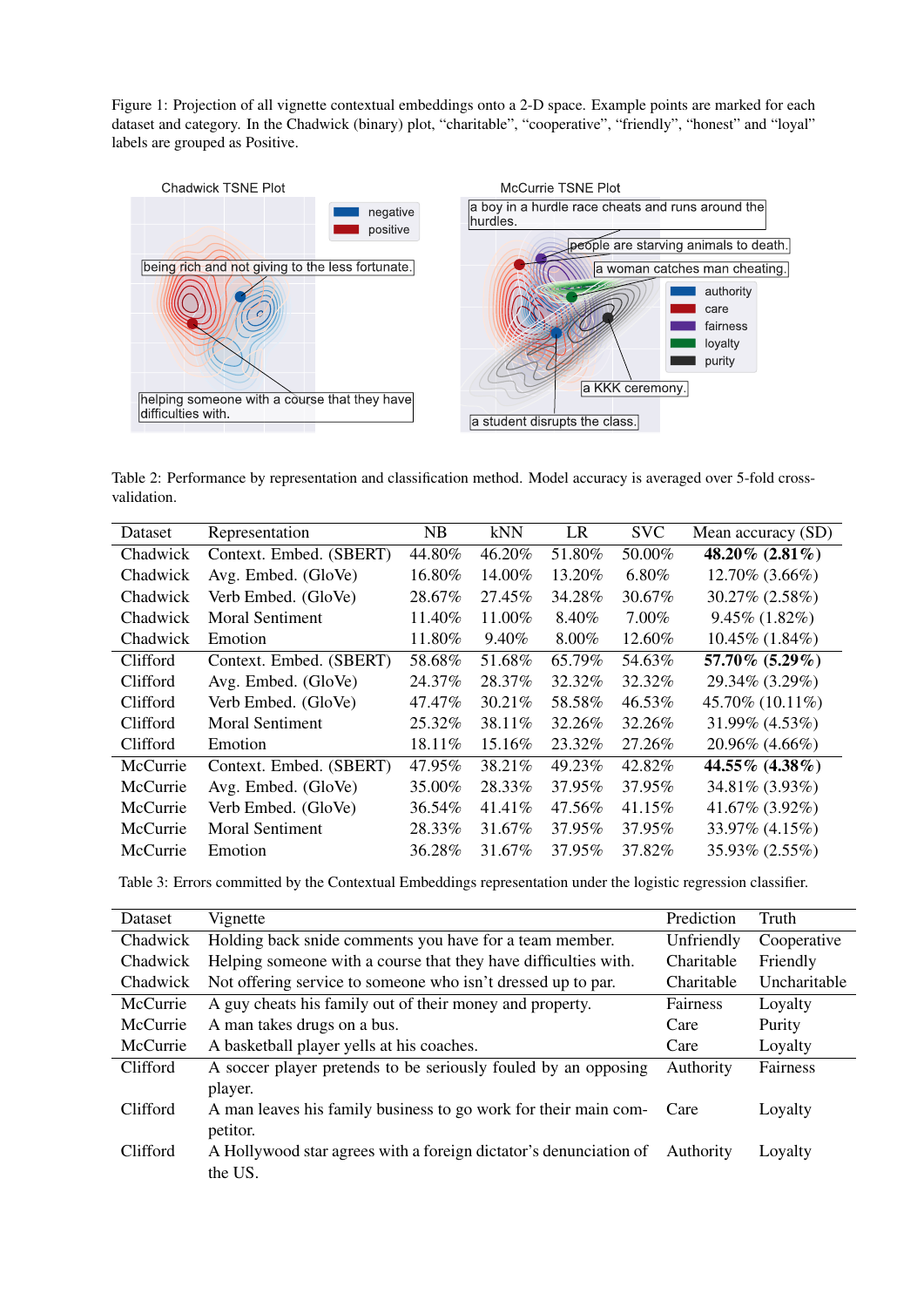rization of everyday moral situations under limited training data. We show that an approach based on contextualized representation offers a superior performance over alternative representations based on existing theories of morality and noncontextualized word embeddings. Future work should explore common knowledge and reasoning in moral inference beyond semantic information, and our current study serves as a stepping stone toward automated moral reasoning from text.

# References

- <span id="page-4-17"></span>Larry Alexander and Michael Moore. 2007. [Deonto](https://plato.stanford.edu/entries/ethics-deontological/)[logical ethics.](https://plato.stanford.edu/entries/ethics-deontological/) *Stanford Encyclopedia of Philosophy*.
- <span id="page-4-0"></span>Edmond Awad, Sohan Dsouza, Richard Kim, Jonathan Schulz, Joseph Henrich, Azim Shariff, Jean-François Bonnefon, and Iyad Rahwan. 2018. The moral machine experiment. *Nature*, 563(7729):59– 64.
- <span id="page-4-13"></span>Roger A Chadwick, Gregg Bromgard, Irina Bromgard, and David Trafimow. 2006. An index of specific behaviors in the moral domain. *Behavior Research Methods*, 38(4):692–697.
- <span id="page-4-12"></span>Scott Clifford, Vijeth Iyengar, Roberto Cabeza, and Walter Sinnott-Armstrong. 2015. Moral foundations vignettes: A standardized stimulus database of scenarios based on moral foundations theory. *Behavior Research Methods*, 47(4):1178–1198.
- <span id="page-4-10"></span>Justin Garten, Reihane Boghrati, Joe Hoover, Kate M Johnson, and Morteza Dehghani. 2016. Morality between the lines: Detecting moral sentiment in text. In *Proceedings of IJCAI 2016 Workshop on Computational Modeling of Attitudes*.
- <span id="page-4-18"></span>Justin Garten, Joe Hoover, Kate M Johnson, Reihane Boghrati, Carol Iskiwitch, and Morteza Dehghani. 2018. Dictionaries and distributions: Combining expert knowledge and large scale textual data content analysis. *Behavior research methods*, 50(1):344–361.
- <span id="page-4-3"></span>Jesse Graham, Jonathan Haidt, Sena Koleva, Matt Motyl, Ravi Iyer, Sean P Wojcik, and Peter H Ditto. 2013. Moral foundations theory: The pragmatic validity of moral pluralism. In *Advances in Experimental Social Psychology*, volume 47, pages 55– 130.
- <span id="page-4-7"></span>Jesse Graham, Jonathan Haidt, and Brian A Nosek. 2009. Liberals and conservatives rely on different sets of moral foundations. *Journal of Personality and Social Psychology*, 96(5):1029.
- <span id="page-4-1"></span>Jonathan Haidt and Craig Joseph. 2004. Intuitive ethics: How innately prepared intuitions generate culturally variable virtues. *Daedalus*, 133(4):55–66.
- <span id="page-4-2"></span>Jonathan Haidt, Craig Joseph, et al. 2007. The moral mind: How five sets of innate intuitions guide the development of many culture-specific virtues, and perhaps even modules. *The Innate Mind*, 3:367–391.
- <span id="page-4-19"></span>John Hewitt and Christopher D Manning. 2019. A structural probe for finding syntax in word representations. In *Proceedings of the 2019 Conference of the North American Chapter of the Association for Computational Linguistics: Human Language Technologies, Volume 1 (Long and Short Papers)*, pages 4129–4138.
- <span id="page-4-11"></span>Joe Hoover, Gwenyth Portillo-Wightman, Leigh Yeh, Shreya Havaldar, Aida Mostafazadeh Davani, Ying Lin, Brendan Kennedy, Mohammad Atari, Zahra Kamel, Madelyn Mendlen, et al. 2020. Moral foundations Twitter corpus: A collection of 35k tweets annotated for moral sentiment. *Social Psychological and Personality Science*, pages 1–15.
- <span id="page-4-6"></span>David Hume. 1751. *An Enquiry Concerning the Principles of Morals*. A. Millar, London.
- <span id="page-4-5"></span>Immanuel Kant. 1785. *Grundlegung zur Metaphysik der Sitten*. J.F. Hartknoch, Riga.
- <span id="page-4-9"></span>Ying Lin, Joe Hoover, Gwenyth Portillo-Wightman, Christina Park, Morteza Dehghani, and Heng Ji. 2018. Acquiring background knowledge to improve moral value prediction. In *2018 IEEE/ACM International Conference on Advances in Social Networks Analysis and Mining (ASONAM)*, pages 552–559.
- <span id="page-4-20"></span>Laurens van der Maaten and Geoffrey Hinton. 2008. Visualizing data using t-SNE. *Journal of Machine Learning Research*, 9(Nov):2579–2605.
- <span id="page-4-16"></span>Christopher D. Manning, Mihai Surdeanu, John Bauer, Jenny Finkel, Steven J. Bethard, and David Mc-Closky. 2014. [The Stanford CoreNLP natural lan](http://www.aclweb.org/anthology/P/P14/P14-5010)[guage processing toolkit.](http://www.aclweb.org/anthology/P/P14/P14-5010) In *Association for Computational Linguistics (ACL) System Demonstrations*, pages 55–60.
- <span id="page-4-14"></span>Caitlin H McCurrie, Damien L Crone, Felicity Bigelow, and Simon M Laham. 2018. Moral and Affective Film Set (MAAFS): A normed moral video database. *PloS ONE*, 13(11).
- <span id="page-4-8"></span>Marlon Mooijman, Joe Hoover, Ying Lin, Heng Ji, and Morteza Dehghani. 2018. Moralization in social networks and the emergence of violence during protests. *Nature Human Behaviour*, 2(6):389–396.
- <span id="page-4-15"></span>Jeffrey Pennington, Richard Socher, and Christopher D Manning. 2014. Glove: Global vectors for word representation. In *Proceedings of the 2014 Conference on Empirical Methods in Natural Language Processing (EMNLP)*, pages 1532–1543.
- <span id="page-4-4"></span>Nils Reimers and Iryna Gurevych. 2019. [Sentence-](http://arxiv.org/abs/1908.10084)[BERT: Sentence embeddings using Siamese BERT](http://arxiv.org/abs/1908.10084)[networks.](http://arxiv.org/abs/1908.10084) In *Proceedings of the 2019 Conference on Empirical Methods in Natural Language Processing*. Association for Computational Linguistics.